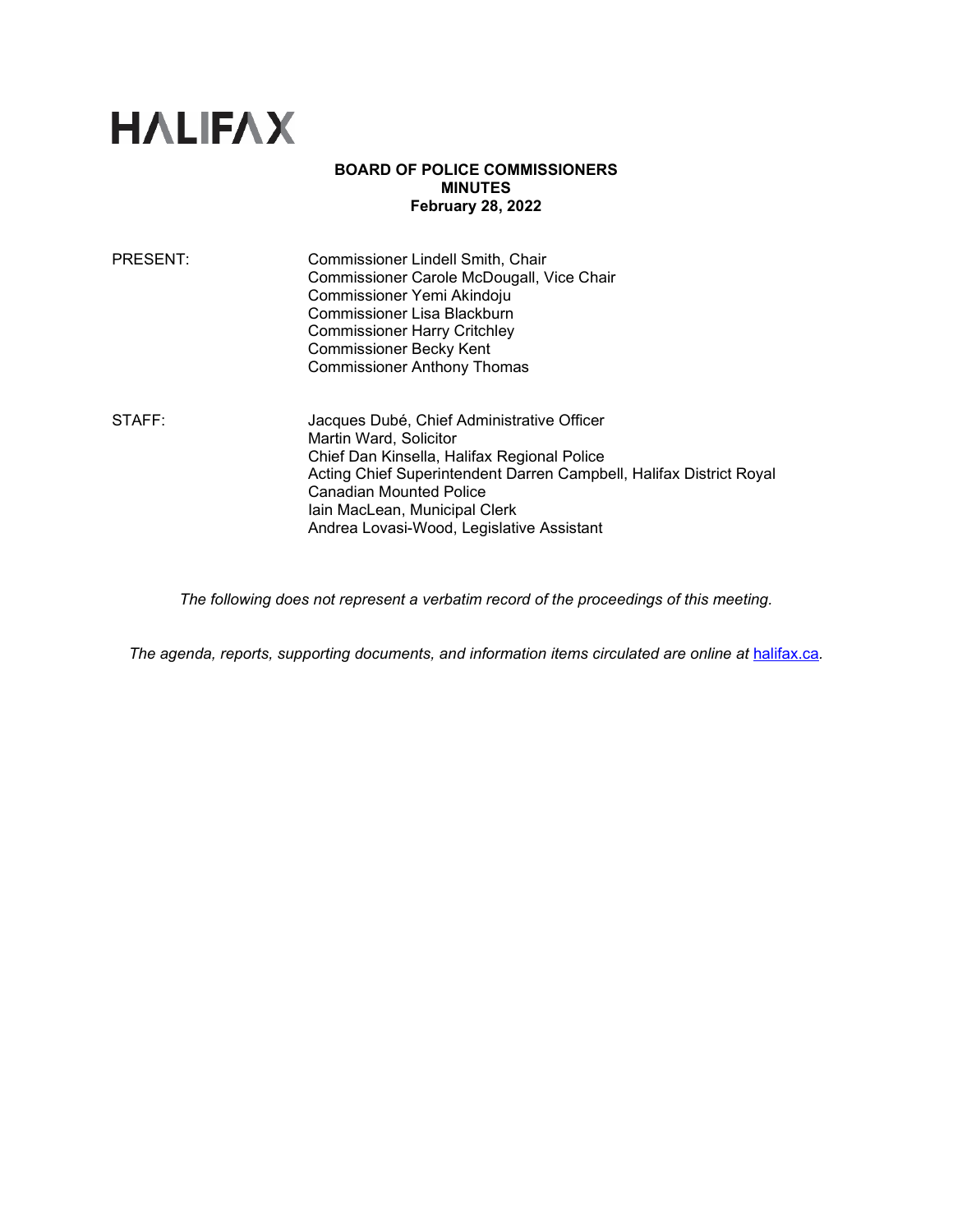*The meeting was called to order at 12:37 p.m., and recessed at 1:57 p.m. the Board of Police Commissioners reconvened in at 2:00 p.m. the Board of Police Commissioners adjourned at 4:06 p.m.*

# **1. CALL TO ORDER AND LAND ACKNOWLEDGEMENT**

The Chair called the meeting to order at 12:37 p.m. and acknowledged that the meeting took place in the traditional and ancestral territory of the Mi'kmaq people, and that we are all treaty people.

# **2. COMMUNITY ANNOUNCEMENTS**

Commissioners noted special community announcements and acknowledgements.

# **3. APPROVAL OF MINUTES – January 17, 2022, January 31, 2022 Special Meeting, February 3, 2022 Special Meeting**

MOVED by Commissioner Kent, seconded by Commissioner Blackburn

**THAT the minutes of January 17, 2022, January 31, 2022 Special Meeting, February 3, 2022 Special Meeting be approved as circulated.**

# **MOTION PUT AND PASSED.**

# **4. APPROVAL OF THE ORDER OF BUSINESS AND APPROVAL OF ADDITIONS AND DELETIONS**

Additions*:* None

#### Deletions*:* None

Item 8.1 Board of Police Commissioners Subcommittee to Define Defunding Police Report; Defunding the Police: Defining the Way Forward for HRM discussion be delayed until El Jones, Chair of Board of Police Commissioners Subcommittee to Define Defunding Police joins the Board of Police Commissioners' meeting.

Item 11.2.1 Commissioner Blackburn – Review of the Define Defunding Police Report Subcommittee to be considered during Item 8.1 Board of Police Commissioners Subcommittee to Define Defunding Police Report; Defunding the Police: Defining the Way Forward for HRM.

MOVED by Commissioner Kent, seconded by Commissioner Blackburn,

#### **THAT the agenda be approved as amended.**

# **MOTION PUT AND PASSED.**

Later in the meeting, it was MOVED by Commissioner Critchley, seconded by Commissioner Kent

**THAT the following items be deferred to the March 21, 2022 meeting of Regional Council:**

• **Item 11.2.3 Commissioner Critchley – Human Resources consultant to study the issues of understaffing and increased mental health claims within the Halifax Regional Police**

# **MOTION PUT AND PASSED.**

# **5. BUSINESS ARISING OUT OF THE MINUTES – NONE**

# **6. CALL FOR DECLARATION OF CONFLICT OF INTERESTS**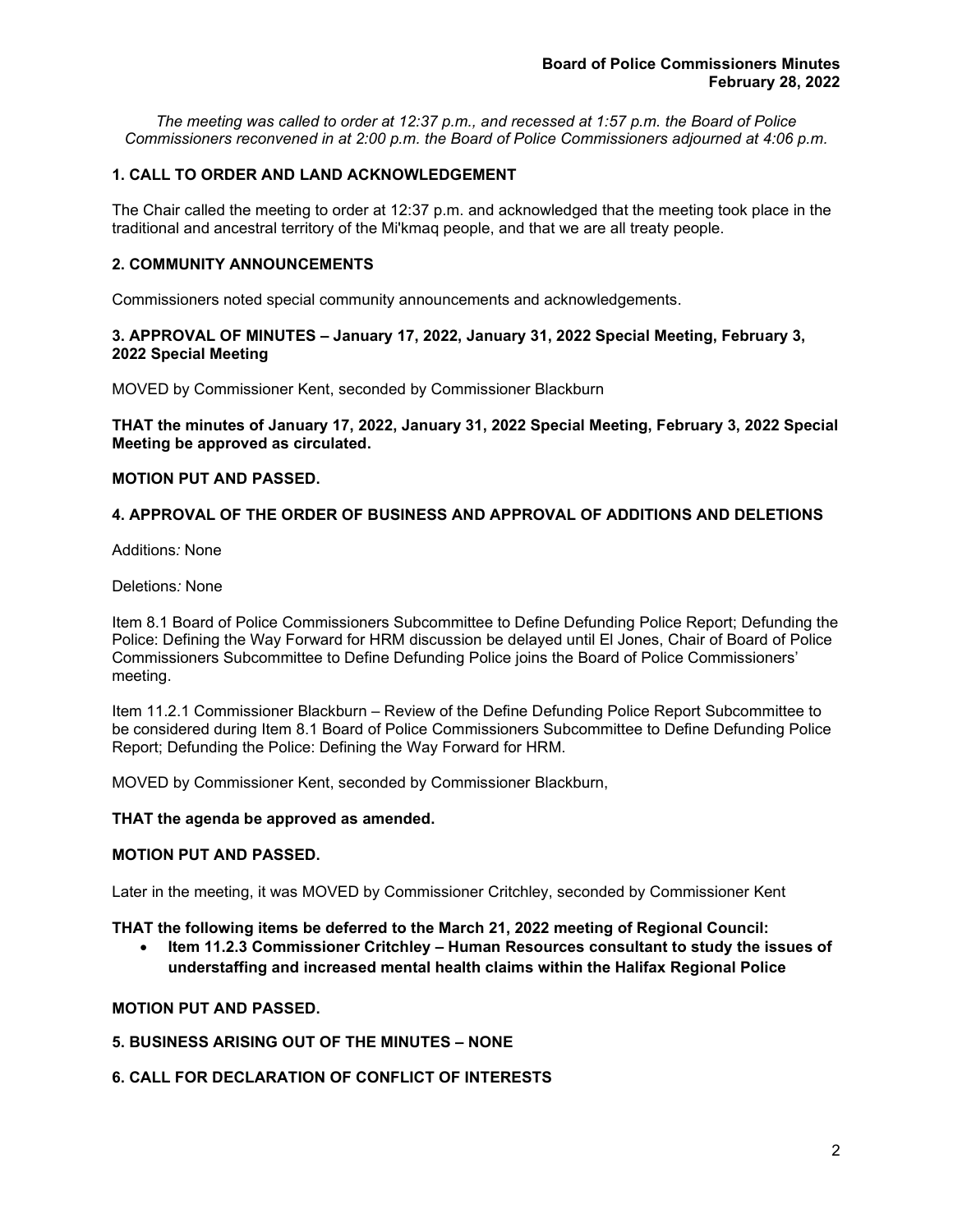Commissioner Critchley declared a conflict of interest for Item 11.2.1 Commissioner Blackburn – Review of the Define Defunding Police Report Subcommittee because of their involvement with the preparation of the Subcommittee report and Item 7 Motion of Rescission – September 20, 2021 and October 18, 2021.

# **7. MOTION OF RESCISSION – September 20, 2021 and October 18, 2021**

MOVED by Commissioner Kent, seconded by Commissioner McDougall

# **THAT the Board of Police Commissioners waive section 63 (3) of Administrative Order One respecting notice of motion be made for a motion of rescission.**

# **MOTION PUT AND PASSED.**

Commissioner Critchley stepped away from the meeting.

MOVED by Commissioner Kent, seconded by Commissioner Blackburn

# **THAT the Board of Police Commissioners:**

- **1. Rescind the September 20, 2021 motion deferring receipt of the petition from East Cast Prison Justice Society and discussion of the request in the petition to the next meeting of the Board of Police Commissioners; and**
- **2. Rescind the following October 18, 2021 motions:**
	- **a. requesting an independent legal opinion and a staff report on the jurisdictional authority for the Commission to create a terms of reference for an independent civilian review; and**
	- **b. deferring a motion to prepare a mandate for an independent civilian review of the HRP's handling of the protests on August 18, 2021 pending receipt of the independent legal opinion and staff report.**

# **MOTION PUT AND PASSED.**

Commissioner Critchley rejoined the meeting at this time.

MOVED by Commissioner Blackburn, seconded by Commissioner Kent

**THAT the Board of Police Commissioners, per section 49(1) of Administrative Order One, waives notice of motion for motions relating to the East Coast Prison Society petition tabled at the Commission's September 20, 2021 meeting.**

# **MOTION PUT AND PASSED.**

Commissioner Critchley stepped away from the meeting.

MOVED by Commissioner Blackburn, seconded by Commissioner McDougall

**THAT the Board of Police Commissioners request an independent legal opinion and a staff report on the jurisdictional authority for the Commission to create a terms of reference for an independent civilian review of the oversight, governance, and policy aspects of the handling of the protests on August 18, 2021.**

**And that the following motion be deferred until the opinion is received:**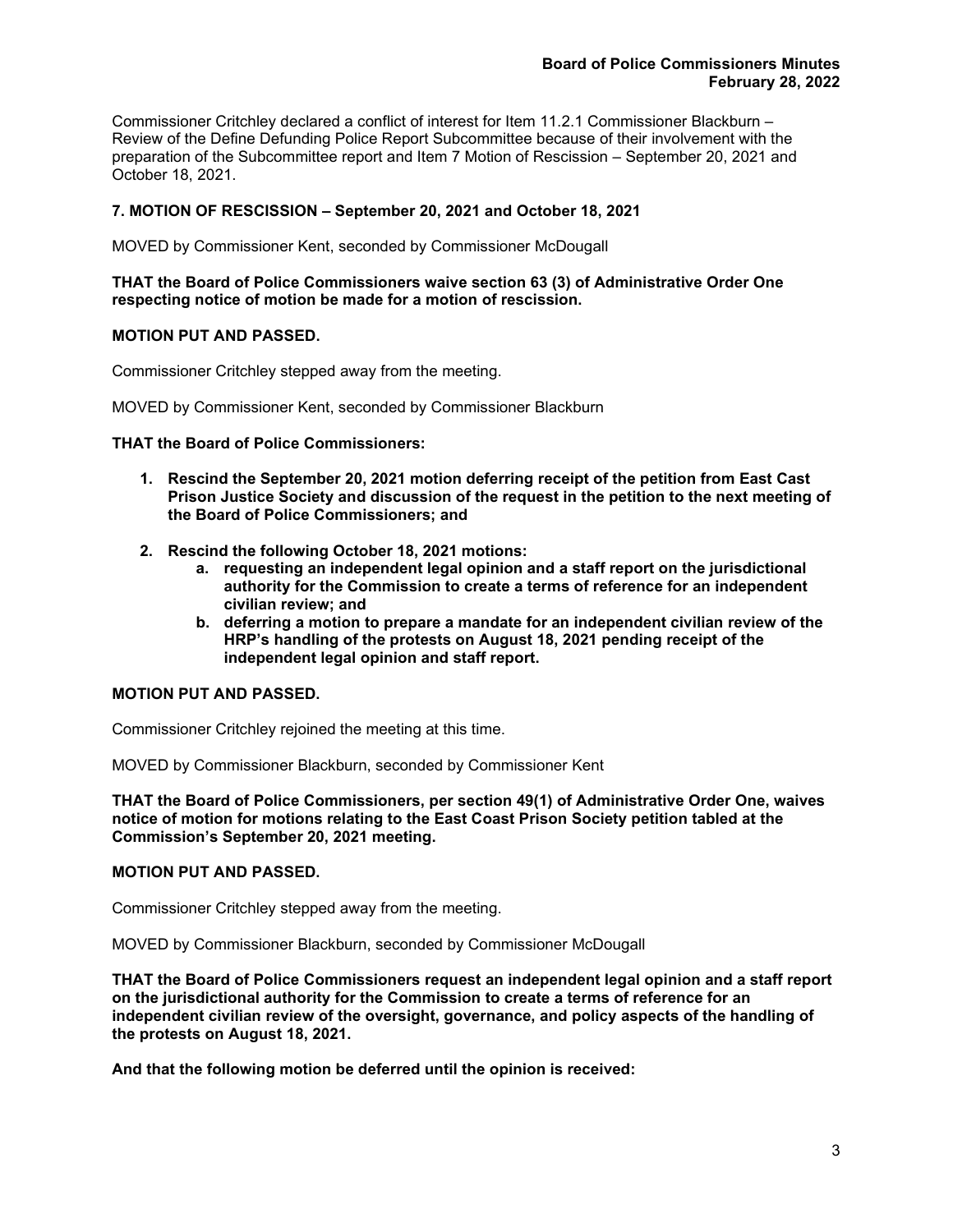**THAT the Board of Police Commissioners prepare a draft of a mandate and terms of reference for an independent civilian review of the oversight, governance, and policy aspects of the HRP's handling of the protests on August 18, 2021, which mandate and terms of reference will be received and reviewed by the Board at a future meeting.**

# **MOTION PUT AND PASSED.**

Commissioner Critchley rejoined the meeting at this time.

# **8. CONSIDERATION OF DEFERRED BUSINESS – January 17, 2022**

# **8.1 Board of Police Commissioners Subcommittee to Define Defunding Police Report; Defunding the Police: Defining the Way Forward for HRM**

El Jones, Chair of Board of Police Commissioners Subcommittee to Define Defunding Police responded to questions of clarification from the Board of Police Commissioners.

Amy Siciliano, Public Safety Advisor responded to questions of clarification from the Board of Police Commissioners regarding how the Define Defunding Police report relates to the renewal of HRM's public safety strategy.

Acting Chief Superintendent Darren Campbell, Halifax District Royal Canadian Mounted Police (Halifax District RCMP) advised the Board of Police Commissioners that Halifax District RCMP have formed a group to review the Define Defunding Police report and its recommendations.

Chief Dan Kinsella, Halifax Regional Police advised the Board of Police Commissioners that Halifax Regional Police are reviewing the Define Defunding Police report and its recommendations.

Discussion of this item also included discussion of the motion in Item 11.2.1 Commissioner Blackburn – Review of the Define Defunding Police Report Subcommittee.

# **9. CORRESPONDENCE, PETITIONS & DELEGATIONS**

# **9.1 Correspondence**

Correspondence was received from P.A.D.S. Community Advocacy Network.

# **9.2 Petitions – None**

# **9.3 Presentation**

**9.3.1 Policing and Family Violence Against Men –** *Kelsey Green*

Due to technical issues, the Board of Police Commissioners agreed to defer this matter to a future meeting.

# **10. INFORMATION ITEMS BROUGHT FORWARD – NONE**

# **11. REPORTS 11.1 STAFF 11.1.1 Halifax Regional Police 2021/22 – 3rd Quarter Financial Update**

The following was before the Board of Police Commissioners:

• Staff information report dated February 24, 2022

Chief Dan Kinsella, Halifax Regional Police*,* and Craig Horton, Financial Coordinator, Halifax Regional Police responded to questions of clarification from the Board of Police Commissioners*.*

# **11.1.2 Halifax Regional Police Strategic Plan Update**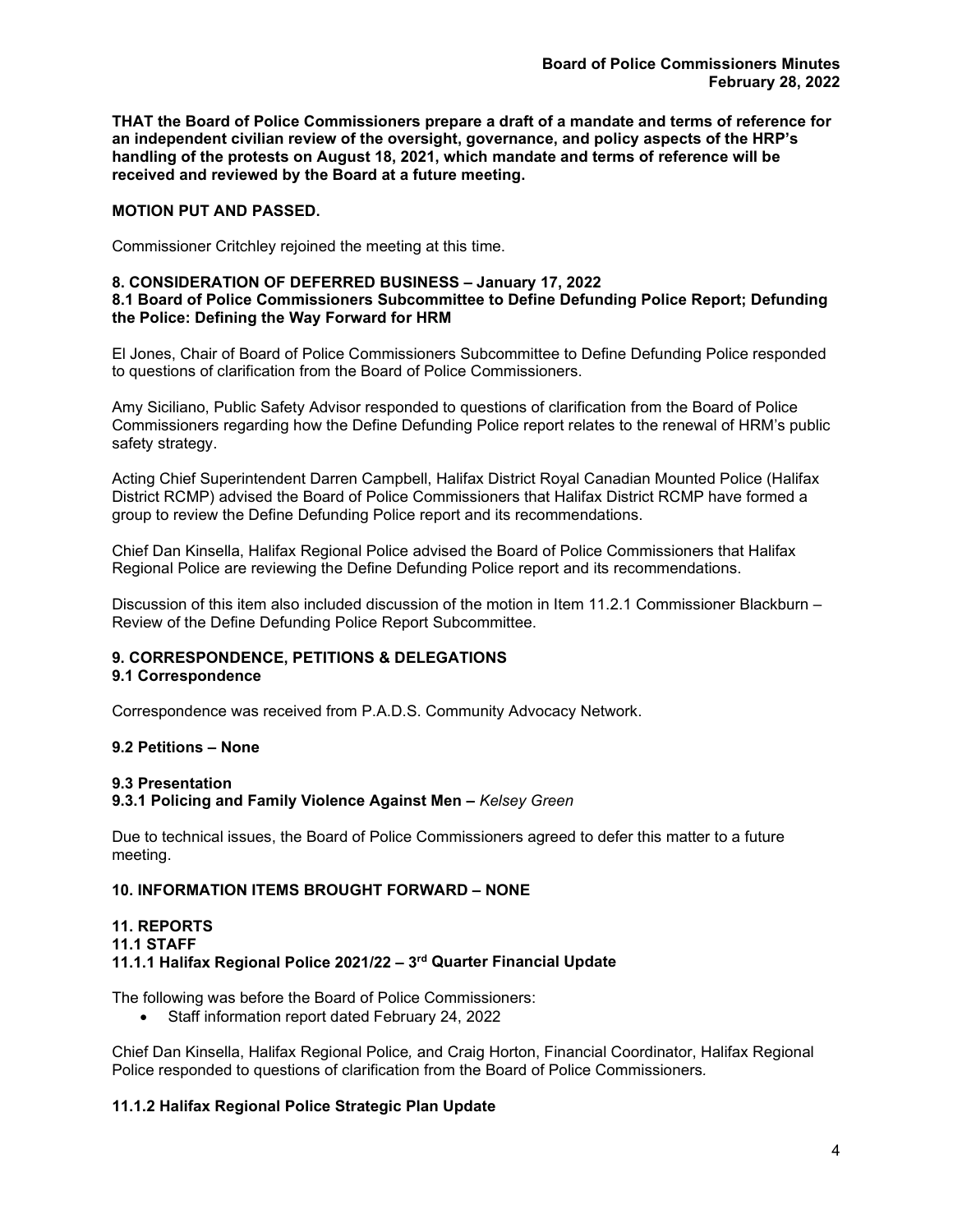The following was before the Board of Police Commissioners:

• Staff information report dated February 28, 2022

Chief Dan Kinsella, Halifax Regional Police gave a presentation and responded to questions of clarification from the Board of Police Commissioners*.*

# **11.1.3 Halifax Regional Police and Halifax District Royal Canadian Mounted Police and Crime Statistics**

The following was before the Board of Police Commissioners:

- Staff information report from Halifax Regional Police dated February 28, 2022
- Staff information report from Halifax District Royal Canadian Mounted Police dated February 28, 2022

Acting Chief Superintendent Darren Campbell, Halifax District RCMP gave a presentation on the Halifax District RCMP crime statistic overview from July to December 2021 and responded to questions of clarification from the Board of Police Commissioners.

Chief Dan Kinsella, Halifax Regional Police gave a presentation of Halifax Regional Police's biannual crime statistics from July to December 2021 and responded to questions of clarification from the Board of Police Commissioners*.*

# **11.1.4 2022 Board of Police Commissioners Work Plan**

The following was before the Board of Police Commissioners:

• Handout of the facilitator's notes from the Board of Police Commissioners December 4, 2021 Work Plan Session

Commissioner McDougall responded to questions of clarification from the Board of Police Commissioners*.*

The Board of Police Commissioners discussed next steps in finalizing the 2022 Work Plan.

#### **11.1.5 Canadian Association of Police Governance Membership Renewal**

The following was before the Board of Police Commissioners:

• Motion memorandum

MOVED by Commissioner McDougall, seconded by Commissioner Kent

# **THAT the Board of Police Commissioners approve the annual renewal of the Commission's membership in the Canadian Association of Police Governance in the amount of \$5,100.**

Commissioner McDougall responded to questions of clarification from the Board of Police Commissioners*.*

# **MOTION PUT AND PASSED.**

# **11.2 MEMBERS OF BOARD OF POLICE COMMISSIONERS**

Commissioner Critchley stepped away from the meeting. **11.2.1 Commissioner Blackburn – Review of the Define Defunding Police Report Subcommittee**

The following was before the Board of Police Commissioners:

• Request for Board of Police Commissioners' consideration form submitted by Commissioner Blackburn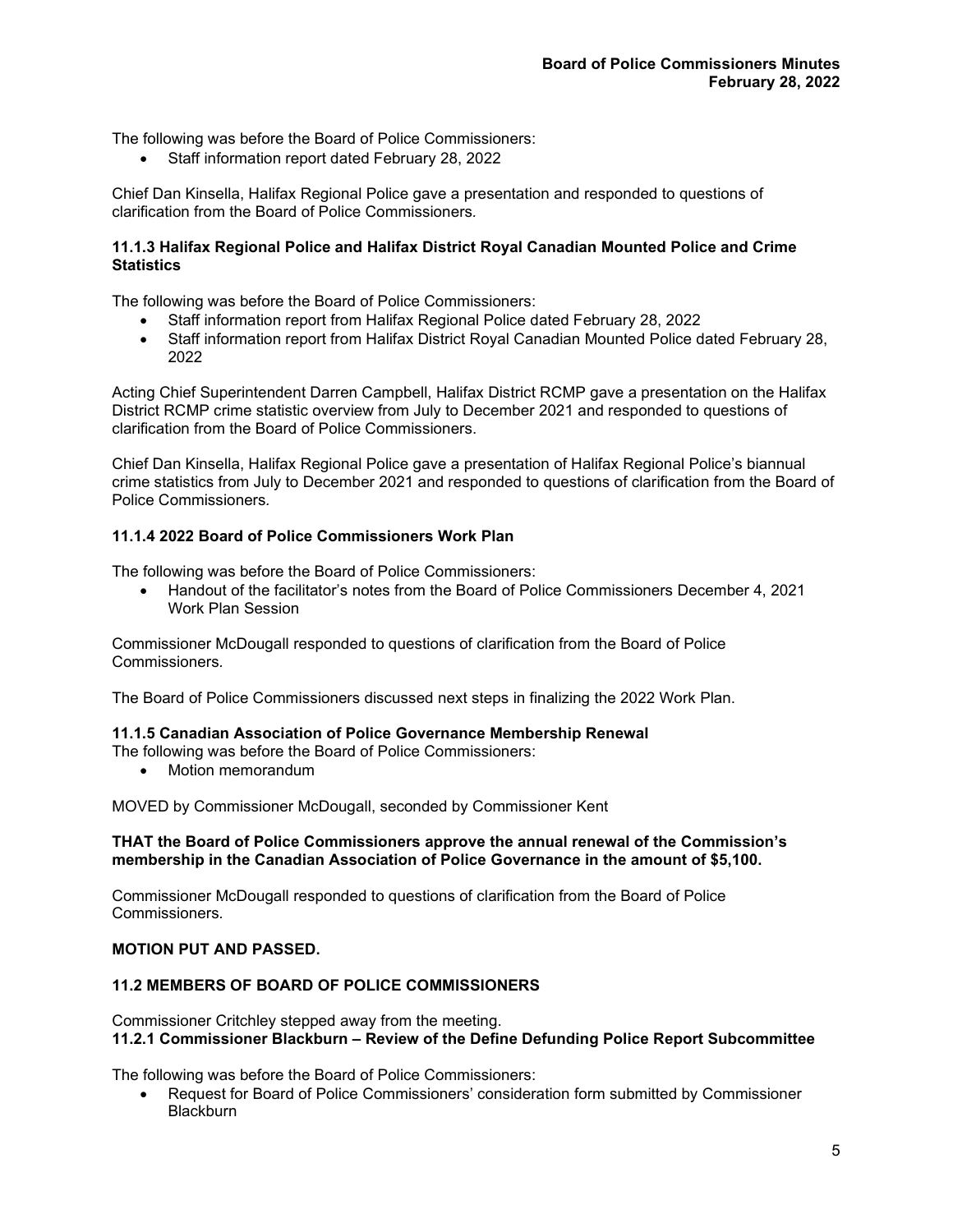MOVED by Commissioner Blackburn, seconded by Commissioner Kent

**THAT the Board of Police Commissioners strike a subcommittee, made up of up to three Commissioners, to review the recommendations of the Board of Police Commissioners Subcommittee to Define Defunding Police report and determine the body responsible for their completion.**

Marty Ward, Solicitor responded to questions of clarification from the Board of Police Commissioners regarding terms of reference for the proposed subcommittee and the use of outside resources.

The Chair proposed that the motion include the subcommittee returning to a future Board of Police Commissioners meeting with a draft Terms of Reference and work plan. As provided for in section 53 (2) of Administrative Order One, *Respecting the Procedures of the Council,* the amendment was accepted as friendly.

The motion as amended now read:

MOVED by Commissioner Blackburn, seconded by Commissioner Kent

**THAT the Board of Police Commissioners strike a subcommittee, made up of up to three Commissioners, to review the recommendations of the Board of Police Commissioners Subcommittee to Define Defunding Police report and determine the body responsible for their completion and return to a future Board of Police Commissioners meeting with a draft Terms of Reference and work plan.**

# **MOTION AS AMENDED PUT AND PASSED.**

Commissioner Critchley rejoined the meeting at this time.

# **11.2.2 Commissioner McDougall – Proposal to host the Canadian Association of Police Governance 2024 Annual Conference**

The following was before the Board of Police Commissioners:

• Request for Board of Police Commissioners' consideration form submitted by Commissioner **McDougall** 

MOVED by Commissioner McDougall, seconded by Commissioner Kent

# **THAT the Board of Police Commissioners send a proposal to the Canadian Association of Police Governance expressing the Board of Police Commissioners' interest in hosting the Canadian Association of Police Governance Annual Conference in 2024.**

Commissioner McDougall responded to questions of clarification from the Board of Police Commissioners*.*

# **MOTION PUT AND PASSED.**

MOVED by Commissioner Blackburn, seconded by Commissioner McDougall

**THAT the meeting time be extended beyond 3:30 p.m.**

**MOTION PUT AND PASSED.**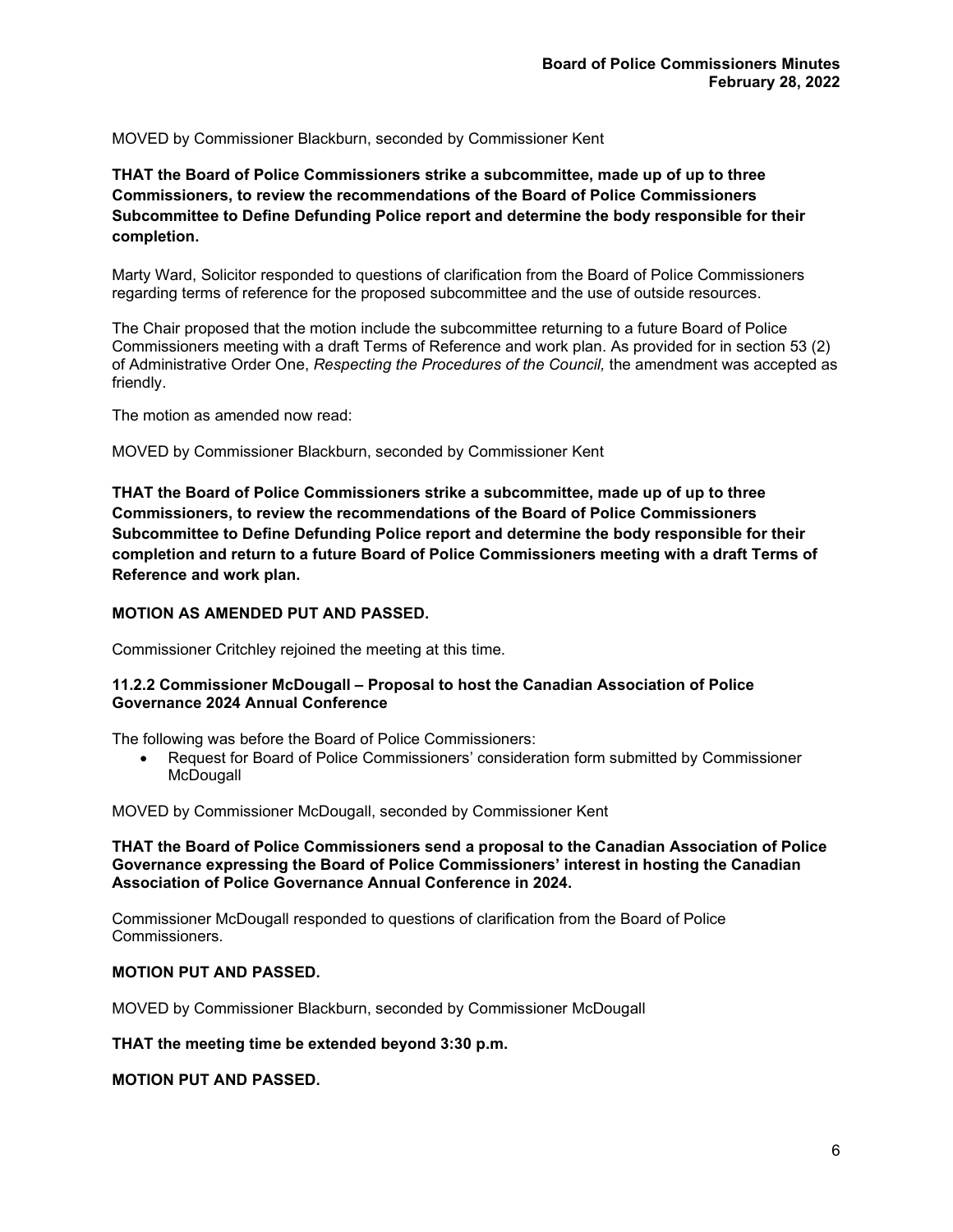# **11.2.3 Commissioner Critchley – Human Resources consultant to study the issues of understaffing and increased mental health claims within the Halifax Regional Police**

The following was before the Board of Police Commissioners:

• Request for Board of Police Commissioners' consideration form submitted by Commissioner **Critchley** 

# MOVED by Commissioner Critchley, seconded by Commissioner Blackburn

**THAT the Chair of the Board of Police Commissioners direct the Chief Officer of the Halifax Regional Police (HRP) to, in consultation with and with the approval of the Board of Police Commissioners, hire a Human Resources consultant to study the issues of understaffing, increased mental health claims, and increased long-term absences within the Halifax Regional Police. The objective of this study would be to present a report to the Board of Police Commission which would outline:** 

- **a) the contributing factors giving rise to these issues; and**
- **b) recommendations for addressing these issues in the short, medium, and long term.**

# **This report could then inform budget deliberations in future fiscal years.**

Martin Ward, Solicitor responded to questions of clarification from the Board of Police Commissioners*.*

MOVED by Commissioner Critchley, seconded by Commissioner Kent

**THAT the Board of Police Commissioners defer Item 11.2.3 Commissioner Critchley – Human Resources consultant to study the issues of understaffing and increased mental health claims within the Halifax Regional Police to the March 21, 2022 meeting of the Board of Police Commissioners.**

# **MOTION TO DEFER PUT AND PASSED.**

# **11.2.4 Commissioner Critchley – Special public consultation meeting on policing and genderbased violence**

The following was before the Board of Police Commissioners:

• Request for Board of Police Commissioners' consideration form submitted by Commissioner **Critchley** 

# MOVED by Commissioner Critchley, seconded by Commissioner Blackburn

**THAT the Board of Police Commissioners invite subject matter experts in the areas of genderbased violence, family violence, sexual violence, and intimate partner violence (collectively, "gender-based violence") to give presentations to the Board at a special consultation meeting.** 

**THAT the Chair of the Board of the Police Commissioners direct the chief officer of the Halifax Regional Police to, ahead of the special consultation meeting, draft a staff report outlining policies, procedures, statistics and other relevant information relating to the issue of policing and gender-based violence.**

**THAT the Chair of the Board of the Police Commissioners advise the chief officer of the Halifax District RCMP to do the same.**

**MOTION PUT AND PASSED.**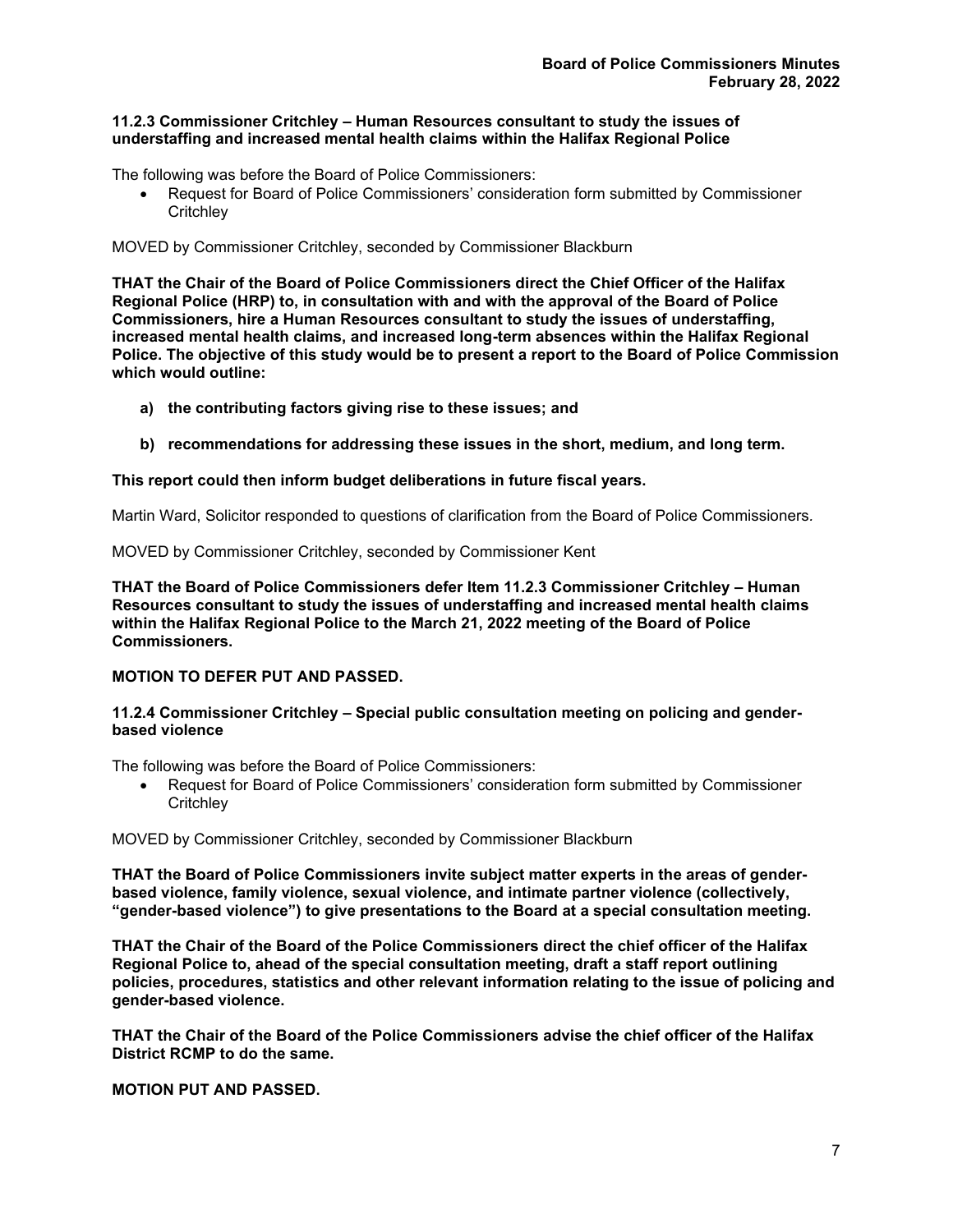# **11.3 COMMISSIONER UPDATES – NONE**

# **11.4 HALIFAX REGIONAL POLICE/ROYAL CANADIAN MOUNTED POLICE CHIEF UPDATES**

Chief Dan Kinsella, Halifax Regional Police, gave an update on recent Halifax Regional Police initiatives and responded to questions of clarification from Board of Police Commissioners.

# **12. ADDED ITEMS – NONE**

# **13. ITEMS FOR FUTURE CONSIDERATION**

#### **14. IN CAMERA (IN PRIVATE) 14.1 In Camera (In Private) Minutes – January 31, 2022 Special Meeting and February 3, 2022 Special Meeting**

This matter was dealt with in public.

MOVED by Commissioner Kent, seconded by Commissioner McDougall

**THAT the In Camera (In Private) minutes of January 31, 2022 Special Meeting and February 3, 2022 Special Meeting be approved as circulated.**

# **MOTION PUT AND PASSED.**

### **15. NOTICES OF MOTION 15.1 Commissioner Critchley**

TAKE NOTICE that, at a future meeting of the Board of Police Commissioners, I intend to move a motion to propose that the Board of Police Commissioners request a staff report from HRM Legal Services clarifying the meaning of the phrases "discipline," "personnel conduct," "contract negotiations," and "security of police operations" in section 51 of the Police Act (collectively, the "grounds" for going in camera). The staff report should provide a definition for each of these phrases and explain what evidence is required under each ground before the Board can move in camera.

# **15.2 Commissioner Critchley**

TAKE NOTICE that, at a future meeting of the Board of Police Commissioners, I intend to move a motion to propose that the Chair of the Board of the Police Commissioners direct the chief officer of the Halifax Regional Police to draft a staff report providing details regarding their ongoing policies and procedures review.

# **15.3 Commissioner Critchley**

TAKE NOTICE that, at a future meeting of the Board of Police Commissioners, I intend to move a motion to propose that the Board of Police Commissioners request a staff report regarding the revamp for the budget approval process for the 2023/24 fiscal year to bring it in to compliance with the *Police Act*.

# **15.4 Commissioner Critchley**

TAKE NOTICE that, at a future meeting of the Board of Police Commissioners, I intend to move a motion to propose that the Board of Police Commissioners request a staff report regarding the feasibility of moving the crossing guard program and the youth advocate program out of the Halifax Regional Police budget into another HRM budget area.

# **16. DATE OF NEXT MEETING – March 9, 2022 special meeting and March 21, 2022**